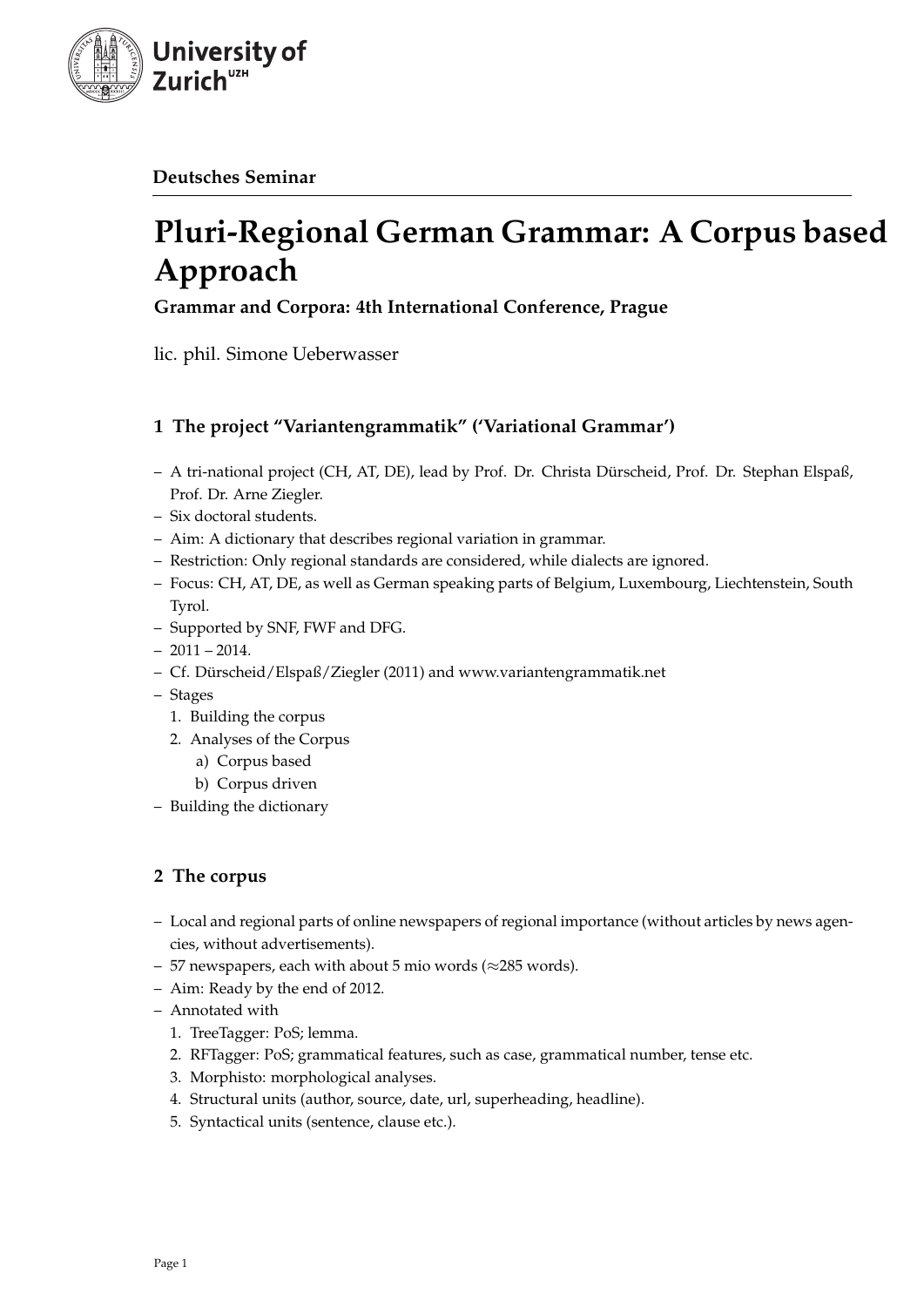## *The corpus used for the investigation presented here is a subset of the final corpus:*

- Version "Work in Progress" (June 2012)
- Total number of corpus texts: 692'547
- Total words in all corpus texts: 250'961'425
- Word types in the corpus: 3'508'115
- Type/token ratio: 0.01 types per token

# **3 Case studies**

#### **3.1 Plural Forms of** *Final(e)*

#### *The situation (following the "Variantenwörterbuch"):*

- Switzerland:
	- Nom. Sg.: *der Final*
	- Gen. Sg.: *des Finals*
	- Nom. Pl.: *die Finals*
- Germany and Austria:
	- Nom. Sg.: *das Finale*
	- Gen. Sg.: *des Finales* or *des Finals*
	- Nom. Pl.: *die Finale*, *die Finals* or *die Finali*

# *Query: [lemma = "Finale?" & rfpos = "N.\*Sg.\*"]*

| Finale         | 15'536            | 98.43%   |
|----------------|-------------------|----------|
| Finales (Gen.) | 248               | $1.57\%$ |
| Final          | $\mathbf{\Omega}$ | $0\%$    |
| Finals (Gen.)  | 0                 | $0\%$    |

*Query: [lemma = "Final" & rfpos = "ADJ.\*"]*

- Searching for *Final* as an adjective finds 1'102 results.
- *Final* (with a lower case <f> unless at the beginning of a sentence) can be an adjective in the sense "the final answer is . . . ".
- TreeTagger recognizes the lemma *Final*, but the RFTagger does not.
- A manual check on 50 randomly selected samples proves 100% of them to be nouns.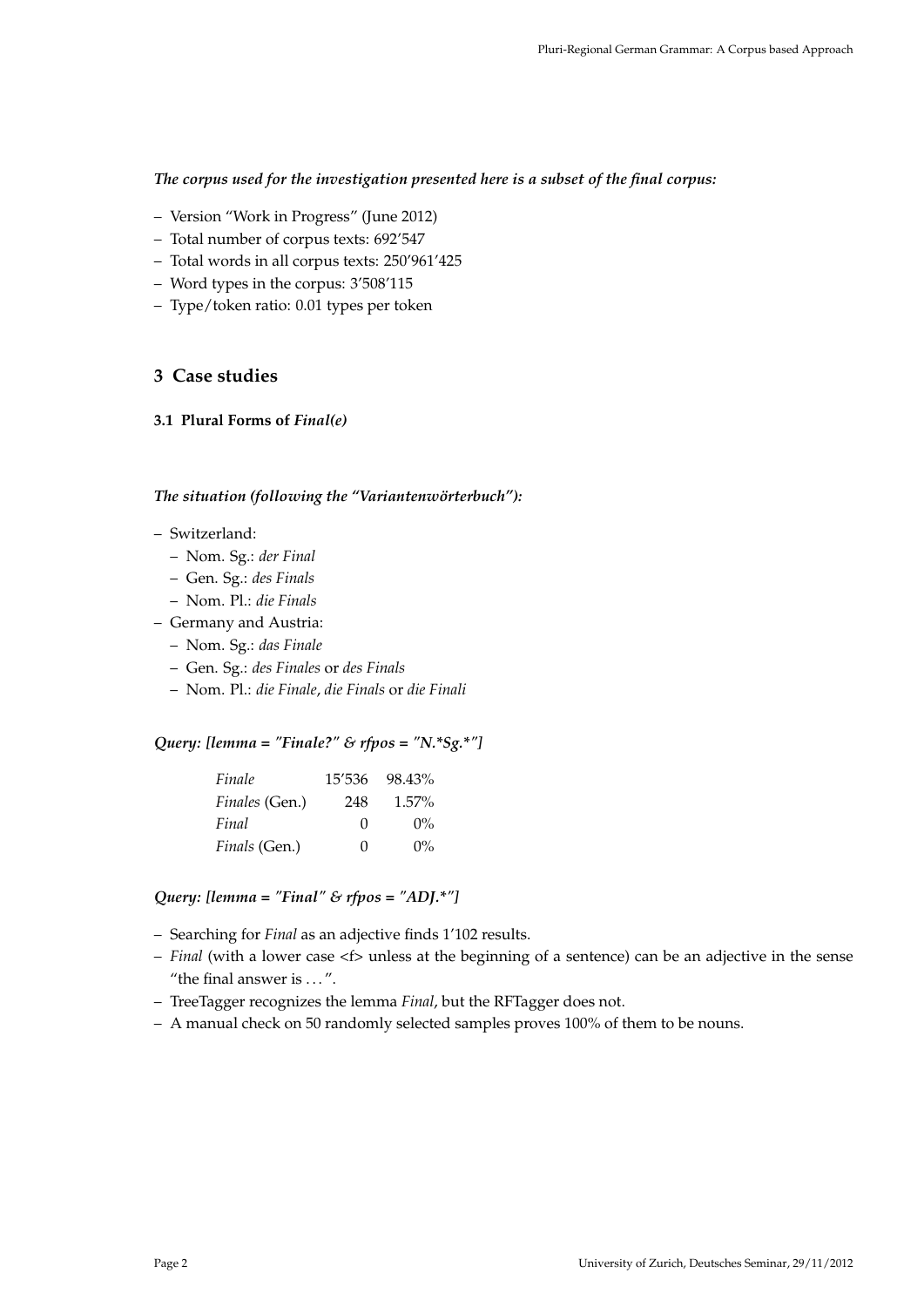*Query: [lemma = "Final" ]*



Figure 1: Regional distribution of *Final*.

- The form *Finali* is rare, but defining a search term is no problem.
- The form *Finals* cannot be distinguished from the Gen. Sg. without using articles, which delivers very imprecise results.
- A manual search for [word = "die"][word = "Finale"] discovers individual forms of *die Finale* as plurals. However, finding them systematically is impossible because of the homography with the Sg. form *das Finale*. Only three out of six tokens found are correctly marked as nouns. Only one is recognized as a plural.
- The plural of *Final(e)* is rare all together. The search should be extended to [word = ".\*[fF]inale?"] so as to include *semifinal* etc. This decision makes the search even more difficult if the corpus is not tagged for less frequent variants such as *Final*.
- The variant *Final*, which has a low frequency in Germany, is unknown to one of the taggers used.
- Similar problems can be observed for the plural forms *Pärke* (in Germany: *Parks*) and *Spargeln* (in Germany: *Spargel*) and probably many more.

#### *Conclusions*

- Taggers were often trained on the most frequent variety only.
- Regional variants are sometimes not recognized by taggers.
- Regular expressions can be used to search for word forms. However:
	- This is not feasible in case of homography of word forms (e.g. Gen. Sg. *Finals* and Nom. Pl. *Finals*).
	- If the PoS tagging is wrong (e.g. Adjective for nouns), grammatical annotations are lost (case, numerus etc.).
	- These wrong taggings have an influence on syntactic searches, too.
	- These wrong taggings might disturb corpus-driven research.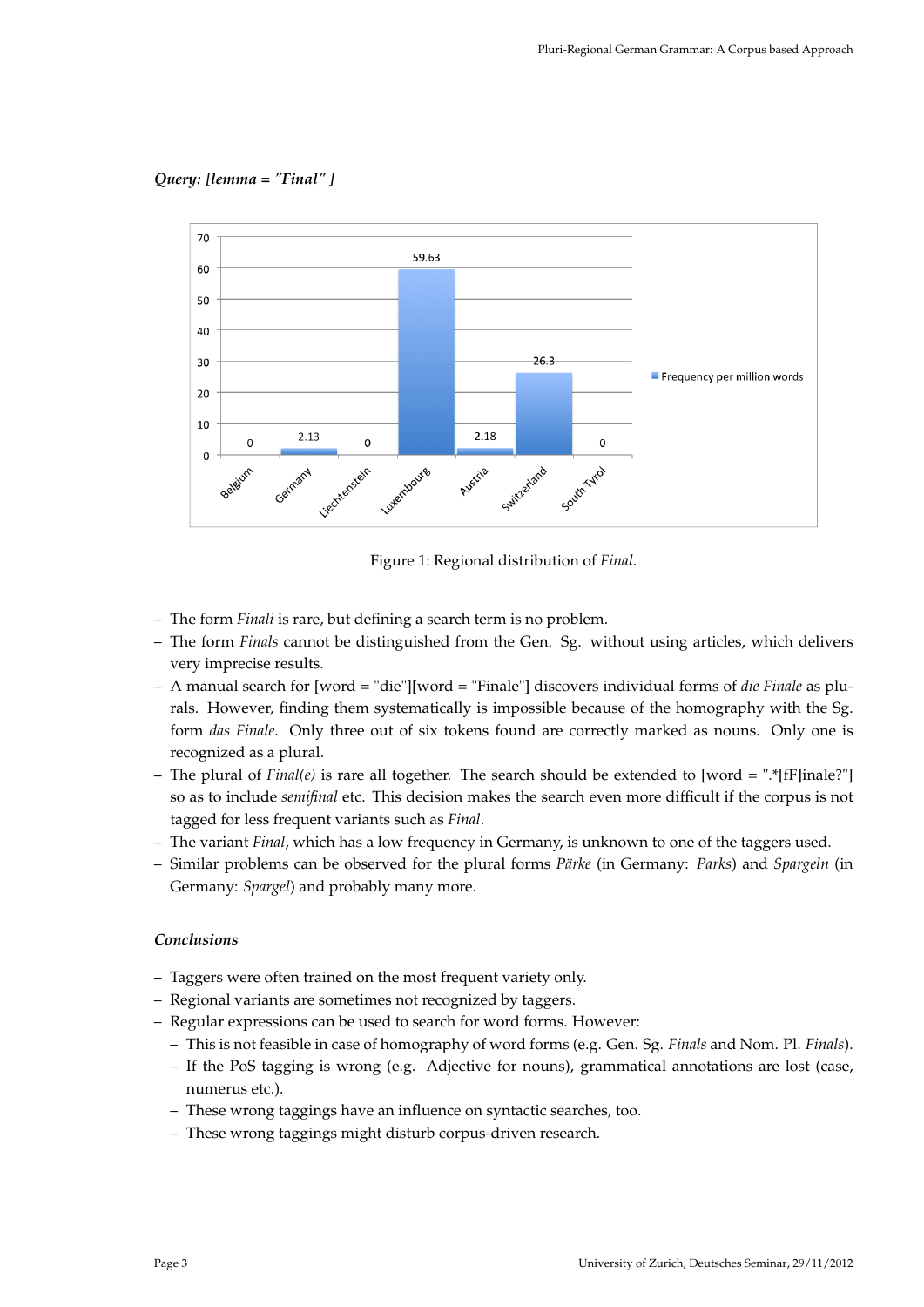## *Excursion:* **Final** *in the IDS corpus*

- TAGGED-C Archiv morphosyntakt. annotierter Korpora (CONNEXOR) – *Final* is marked correctly as a noun.
- TAGGED-T Archiv morphosyntakt. annotierter Korpora (TreeTagger)
	- *Final* is marked as an adjective.
- TAGGED-M Archiv morphosyntakt. annotierter Korpora (MECOLB; ehem. TAGGED)
	- Not enough data to tell, especially no Swiss data.

# *For research on variation, taggers have to be trained for less frequent variants.*

## **3.2 Case selection after** *wegen*

# *The situation (following "Zweifelsfälle Duden" ):*

- The preposition<sup>1</sup> wegen ('because of') can take a Genitive or a Dative.
- The use of the Genitive is the standard. Use of the Dative is regional and/or substandard in written language.

# *The questions:*

- If the use of the Dative is very frequent in a specific region, can it still be considered to be nonstandard there?
- What frequency does it take to support such an assumption?

<sup>1</sup> *wegen* can also be used as a postposition, a variant that certainly has to be investigated but will be neglected here.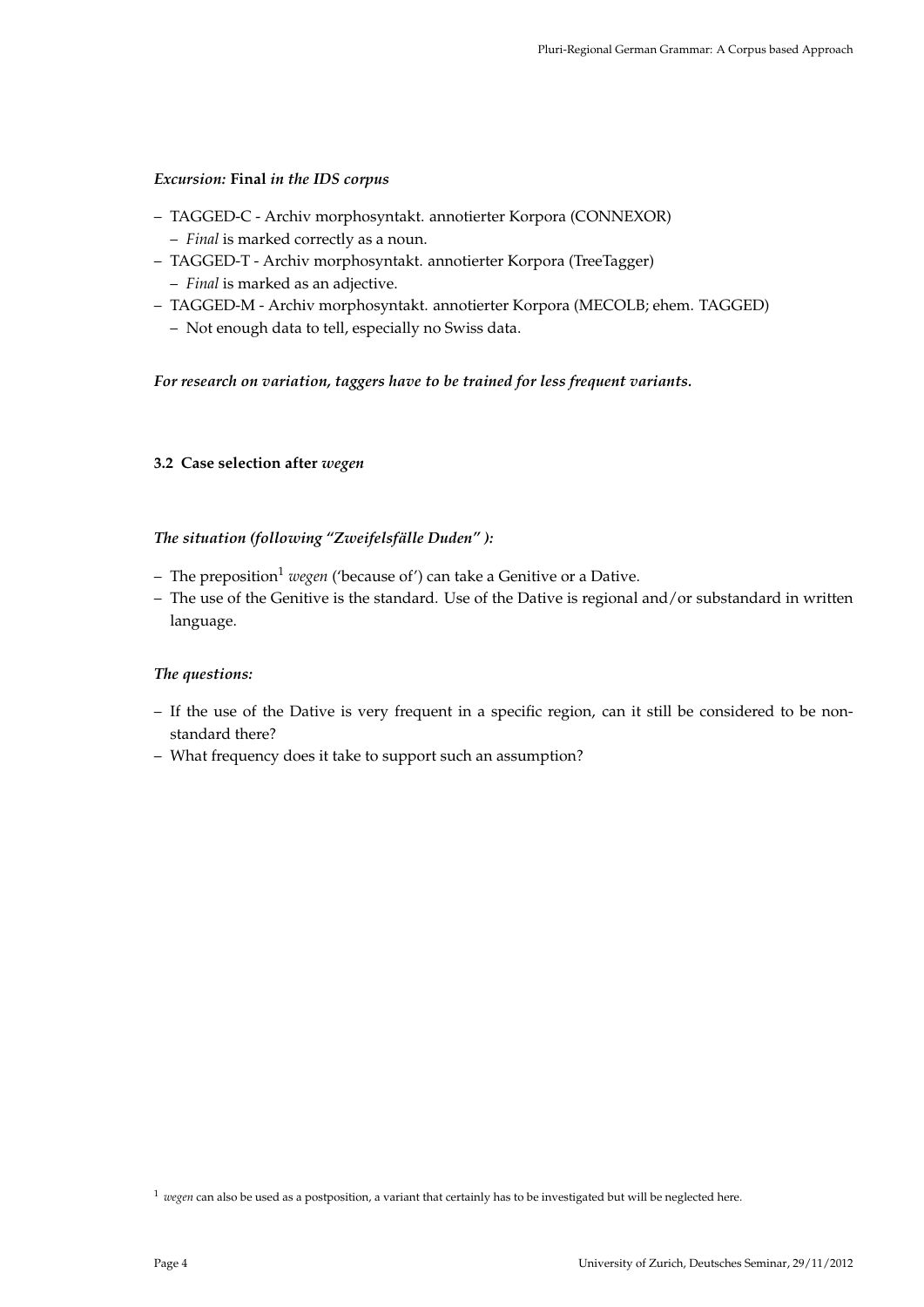

**[lemma = "wegen"][rfpos = "ADJD.\*"]\*[rfpos = ".\*Dat.\*"] within c**  $[lemma = "wegen"][rfpos = "ADJD.""]*[rfpos = "."Gen."'] with in c<sup>2</sup>$ 

Figure 2: Distribution of *wegen* with Dative and Genitive respectively in Switzerland, Austria and Germany [%]

Use of the Dative is more frequent in Austria and Switzerland. But how reliable are the data used?

*Manual counting of 100 occurrences marked as Dative by the RFTagger*

| Dative                  | 53%   |
|-------------------------|-------|
| Syncretism <sup>3</sup> | 45%   |
| Genitive                | $2\%$ |

*Manual counting of 100 occurrences marked as Genitive by the RFTagger*

Syncretism 53% Genitive 47%

*Around 50% of the occurrences of the objects of* **wegen** *are not annotated with the case, in which they appear.*

<sup>2</sup> An additional 571 occurrences are marked as unknown cases by the RFTagger.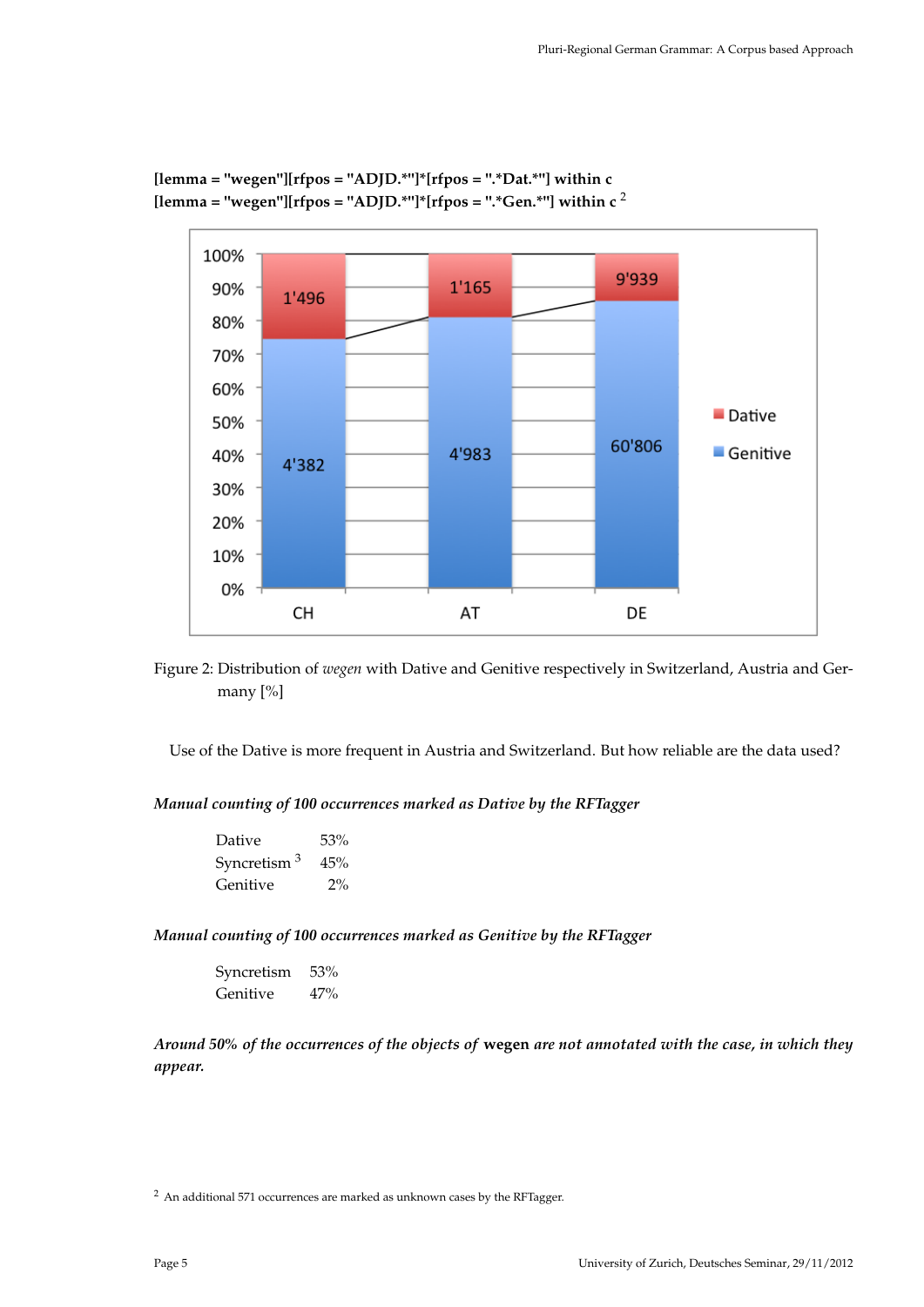## *Possible reasons for the low reliability*

- Short style of newspapers: in *wegen Bauarbeiten* the case is not visible. If an article had been used (*wegen derGen Bauarbeiten / wegen denDat Bauarbeiten*), the situation would be clear and the tagger would probably have performed better.
- The tagger not only uses the form of the noun phrase but also the environment to define the case. This also explains the slightly higher precision when detecting Datives, since the preposition *wegen* is seen as preferring the Genitive, so unclear noun phrases are more likely tagged in this case. Ideally, noun phrases would be tagged with both, the form of the case (i.e. the visible morphology) but also the category (i.e. the case as it depends on the preposition, verb etc. that governs the noun phrase). However, taggers do not work on this level.

#### *Possible work-arounds*

- Take a smaller sample, count manually and extrapolate.
- Find means to restrict the search to those noun phrases which do show recognizable features of either case, i.e. noun phrases with articles, adjectives, nouns ending in <-s> etc.

Either approach, however, has its pitfalls.

# *100 randomly selected* **wegen** *clauses per country ([lemma = "wegen"][rfpos = "ADJD.\*"]\*[] within c)*

|                   | CН  | AT  | DE  |
|-------------------|-----|-----|-----|
| Dative            | 14  | 7   | 4   |
| Genitive          | 44  | 36  | 44  |
| Syncretism        | 38  | 54  | 47  |
| null <sup>4</sup> | 4   | З   | 5   |
| Total             | 100 | 100 | 100 |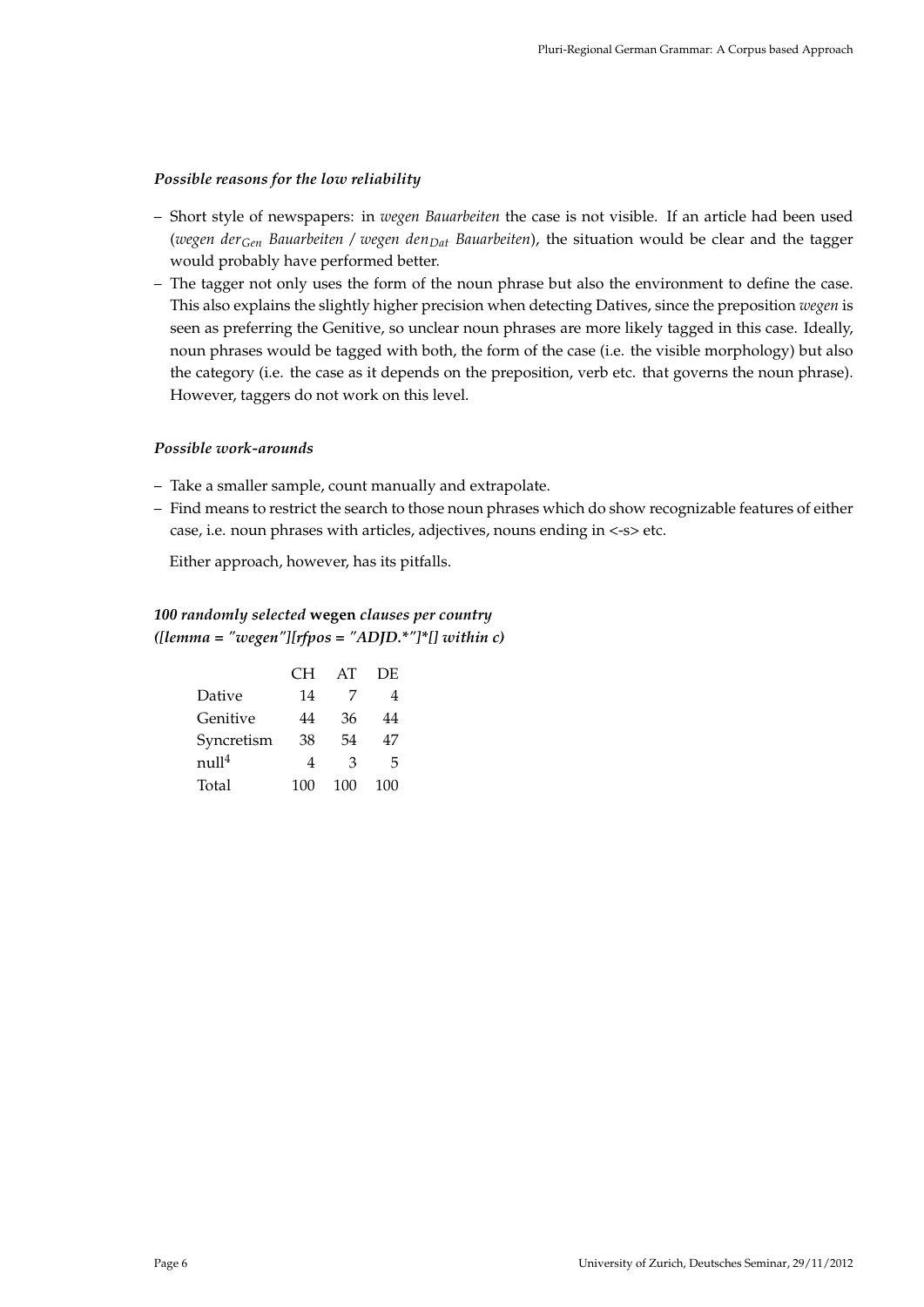

#### *100 randomly selected* **wegen** *clauses per country, recognizable cases only*

Figure 3: Distribution of *wegen* with Dative and Genitive respectively in Switzerland, Austria and Germany in 100 randomly selected *wegen*-clauses from either country [%].

- The significance of this result is too low to be acceptable ( $\chi^2$  = 4.709, df = 2, p = 0.09494097).
- A clear tendency can be seen, but larger samples are needed.
- The distribution in nearly equal to the one received with the incorrect case tagging. However, this statement has no value, since data that are not significant can not be used to support a theory based on wrong data.
- Manual counting of a bigger sample that delivers significant results is absolutely necessary.

# **4 Conclusions**

- Taggers were trained on data that were considered as standard at the time and place of training. Investigating data outside this spectrum poses problems, which so far have been recognized for diachronic corpora but not for diatopic ones.
- Consequently, when investigating data, researchers have to pay special attention to the nature and tagging of the corpus. A corpus that was created and adjusted explicitly for the purpose of the study at hand might be a better solution than a read-made corpus.
- When working with corpora, one has to be aware of this type of problems and look for work-arounds, which can still comply with the needs for accuracy and reliability.
- From the point of view of the person working with the corpus, the option to see the actual tagging is an important desire (cf. the noun *Final* which is tagged as an adjective).